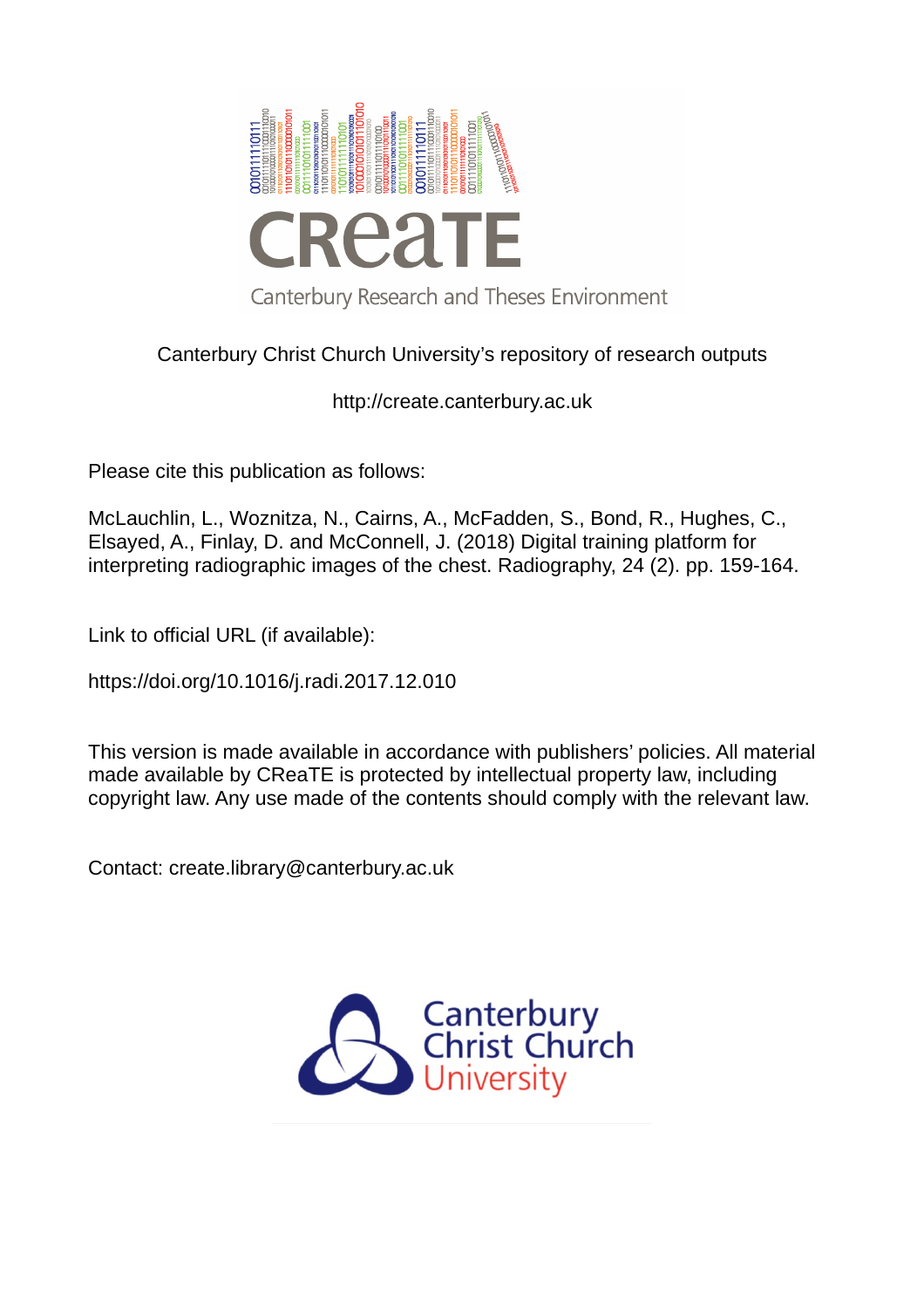## **Digital training platform for interpreting radiographic images of the chest**

## **Introduction**

There have been various systems and devices tested for their effectiveness in the education of healthcare and medical staff.<sup>1,2</sup> A search strategy within image interpretation is a method employed to ensure that all aspects of the image have been checked for abnormal features.<sup>3</sup> Search strategies used by healthcare professionals in image interpretation are often based on a variety of guidelines and sources or otherwise 'self-taught'.<sup>3,4,5</sup> Checklists have also proven to be a valuable resource within the healthcare settings.<sup>6,7</sup>

Eye tracking has been used to help understand the process of image interpretation and secondly to assess and provide feedback/training on the interpretation process. The feedback based on eye tracking data from the participant (expert or novice) was shown to have an effect, with a significant improvement noted following the provision of feedback to participants (p=0.021).<sup>8</sup> Litchfield et al. (2008) 9 reported an improvement in the performance of both undergraduate and postgraduate radiographers when shown a preview of eve movements before their interpretation compared to when they were instructed to 'free search' or preview the image for 20 seconds prior to their image interpretation. Use of eye tracking feedback resulted in a 16% increase in radiology residents' performance compared to showing the observer the image again with no eye tracking feedback highlighted.<sup>10</sup> True positive rate increased and false positive rate decreased, indicating a real improvement in performance.<sup>10</sup>

To date no studies have been found which investigate the effect of using a digital training package based on eye tracking technology during chest image interpretation learning. With the use of eye tracking technology and expert input we aim to establish and evaluate a digital training platform.

## **Methods**

The evidence and literature above informed the choices made regarding content and design of the digital training platform. A platform was developed to include: A) a search strategy training tool to assist reporters during their interpretation of images, and B) an educational tool to communicate the search strategies to trainees using eye tracking technology.

## **A). Search strategy training tool**

### **Formation of the search strategy training tool:**

Members of the research team collaborated to develop a robust search strategy, which is suitable for use in chest image interpretation. The research team combined two approaches to chest image interpretation and with the addition of further content and scrutiny a comprehensive search strategy was developed and finalised following evaluation of the pilot packages. <sup>11</sup> (Personal communications Woznitza 2016)

#### **Use of the search strategy training tool:**

The search strategy training tool is viewed simultaneously with a checklist when viewing a chest image during initial image interpretation training. It is envisaged that the user can with practice, overtime, avoid using the search strategy online. Instead they will simply follow the method of image interpretation they have developed and adapted consequent to using the tool.

#### **Layout of the search strategy training tool:**

The search strategy comprises of a series of questions and prompts to guide the user to exclude pathologies, systematically search the image and form a diagnosis. The search strategy begins by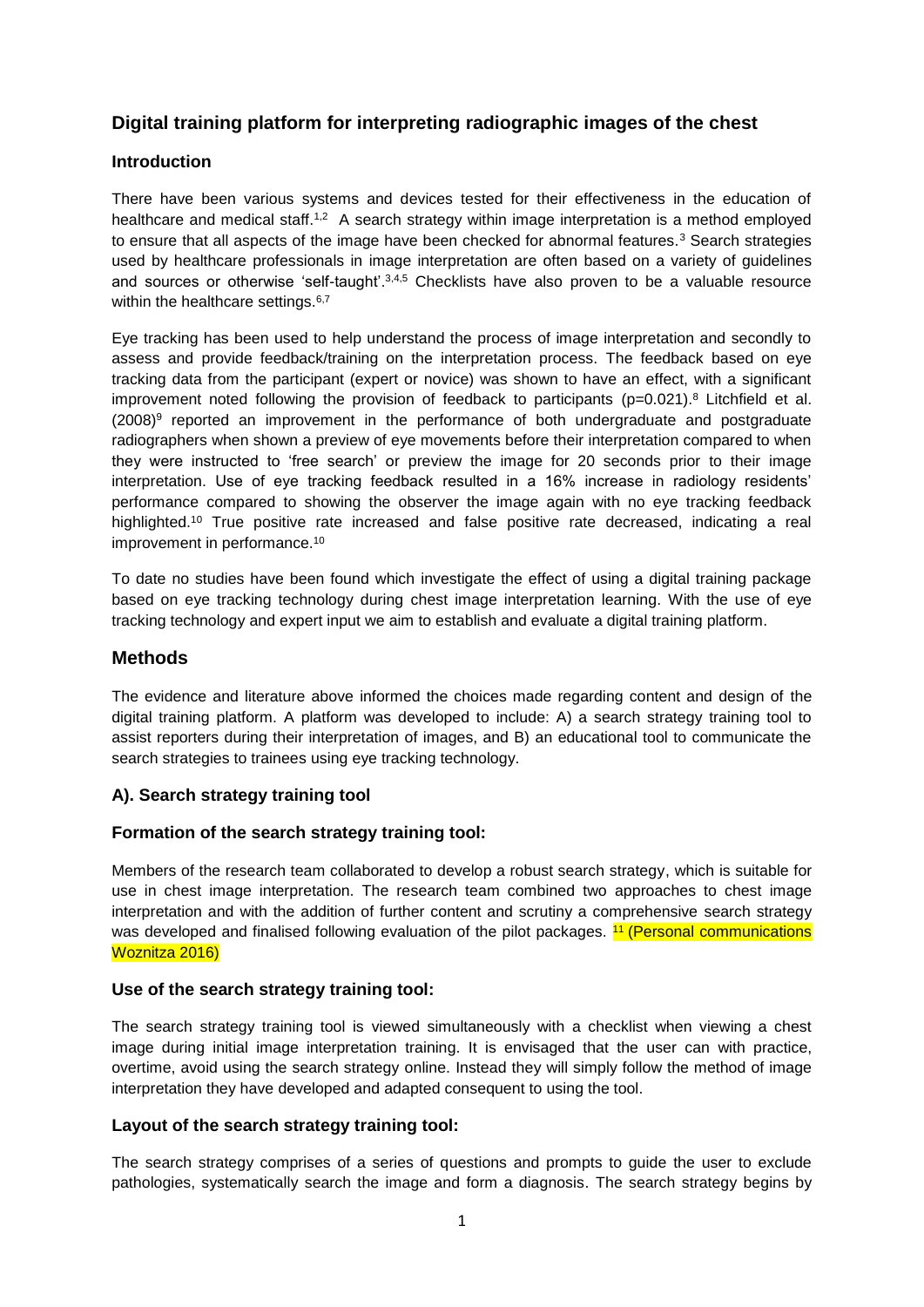allowing reporting clinicians to focus on the 'general considerations' of the image presentation. By encouraging participants to firstly technically evaluate the chest image projection and additional image details (i.e. anatomical markers, post processing labels) they have been presented with, the image interpretation process and expectations of the image presentation may be influenced. For example when presented with an antero posterior image rather than a postero anterior image of a chest the reporting clinician's interpretation of the patient's heart size may be influenced.

The search strategy comprises six sections which focus on different anatomy, pathologies and artefacts which may be present within the image;

- (1) General image considerations
- (2) Tubes/lines/devices
- (3) Bony thorax, soft tissues
- (4) Diaphragm/heart/mediastinum
- (5) Lung zones
- (6) Lung shadows

Five University academics who are qualified experienced radiographers reviewed the search strategy training tool and were asked to comment and provide iterative feedback. After considering all feedback, amendments were made to the search strategy training tool.

Following the completion of each section of the search strategy training tool, users are asked to give a preliminary diagnosis. These thoughts are combined at the end of the search strategy tool to enable viewers to combine ideas to generate a complete diagnosis i.e. an iterative process occurs to enable rapid and final differential diagnosis to be created for assessment and feedback.

#### **B). Educational programme**

#### **Layout of the educational programme**

The educational tool consists of videos comprising expert eye gazes and scan paths recorded during chest image interpretation and collected whilst the expert used the search strategy training tool. Expert input was from qualified reporting clinicians who specialise in chest image interpretation. The expert's eye gaze behaviours were recorded as well as verbalisation of their thought processes during their interpretation which provides a clear description of their search strategy. The training tool, once finalised, was transformed into an online digital format for participant's ease of use.

Eye tracking data such as scan paths were displayed over the image content. Fixations, where the participant concentrated on a specific area of the image, were demonstrated as coloured circles on the image with the area of the circle increasing as more time was spent fixating on an area. The fixations were commonly connected with saccades or a line joining the two areas of fixations. A saccade represents a quick movement of both eyes between areas of fixations. By observing such eye gaze behaviour, trainees can see where an expert fixates on the image and the areas experts gave greater visual and cognitive attention to. Essentially, this provides insight into how experts interpret images and the search strategy they implement.<sup>12</sup>

#### **Expert eye tracking data collection**

The eye tracking data collection was completed during the interpretation of 20 chest images by reporting clinicians to include a consultant radiologist and a consultant reporting radiographer trained to interpret chest images. The reporting clinicians were asked to interpret the images and provide the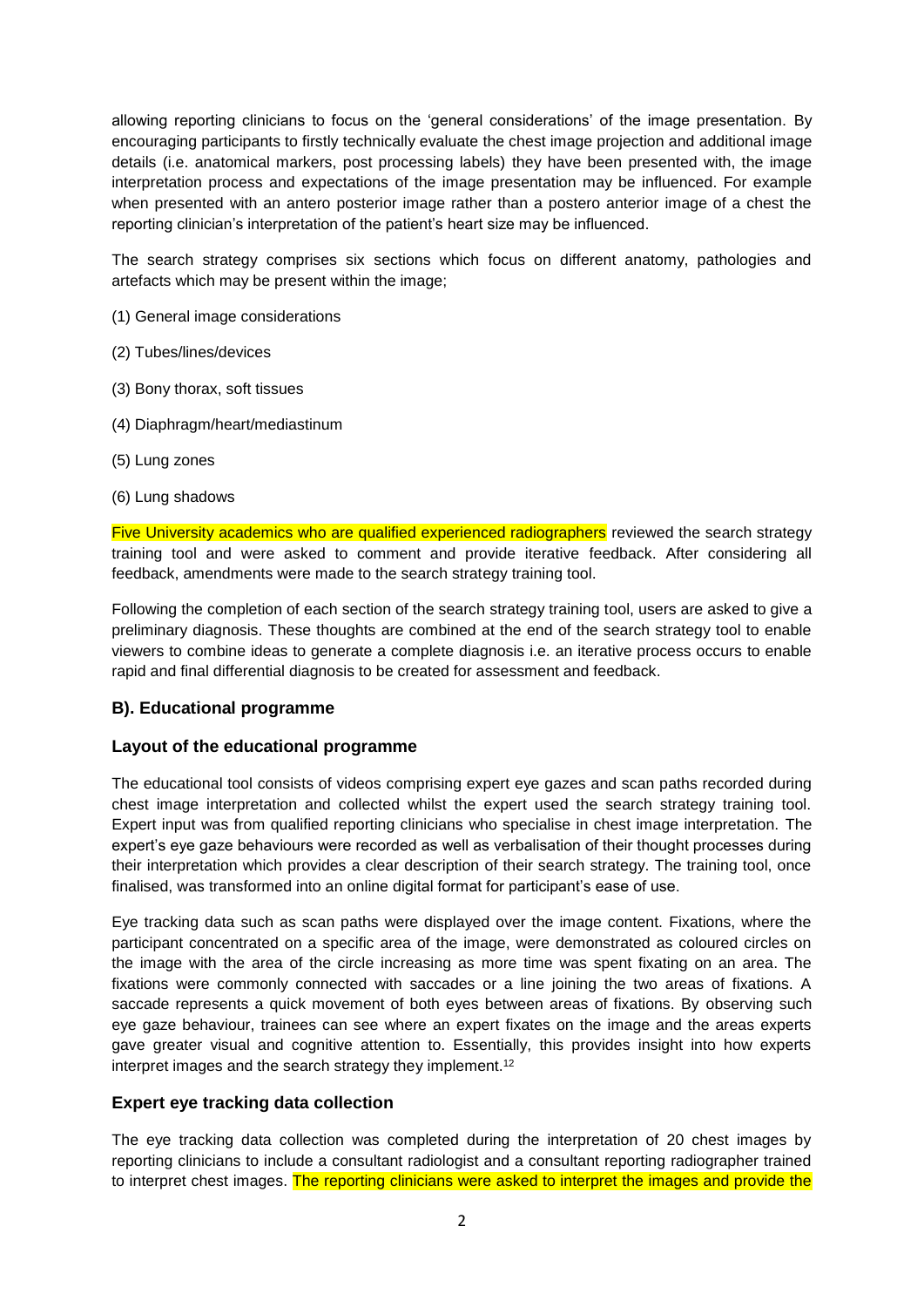voice recordings for the development of the educational programme. We selected two clinicians to allow the incorporation of both disciplines (i.e radiographers and radiologists).

The Tobii Studio X60 eye tracker and the Tobii studio software© were utilised for data collection and for computing eye gaze metrics.<sup>13</sup> The remote non-intrusive eye tracker collected the data without interference to the participant's interpretation. The eye tracker was positioned inferior to the high resolution (1440px x 900px) 24" LCD monitor that displayed the images, and angled upwards (30 $^{\circ}$ ) cranially) to align with the participant's gaze.

We asked both expert reporting clinicians to speak aloud during the image interpretation session, both to verbalise the search strategy and help translate the search strategy to users watching the eye tracking videos. Voice recordings of the expert were also presented with the eye tracking data. They coincide with the eye tracking data and allow the expert to explain how he is systematically searching the image and why he is looking at specific areas of the image. 14

#### **Images**

Images were presented on the eye tracking software using the Tagged Image File Format (TIFF). Images could not be presented in Digital Imaging and Communications in Medicine (DICOM) format on a calibrated monitor as used in clinical practice, due to limited access to equipment. The TIFF format enables lossless compression presentation of the images on the display monitor and image quality was maximised within the training package. Images were chosen from a test bank previously used in research and were reported on by two radiologists, both were in complete agreement in all cases. [This paper is currently under review for publication]. <sup>15</sup> The reference standard was therefore a strong source and images were already anonymised for patient protection. Permission to use these images was achieved from the test bank source. A maximum selection of 20 images were chosen to demonstrate the use of the search strategy to avoid causing fatique to the user. Of the twenty chest images interpreted by the reporting clinicians; 11 images were normal in appearance with no clinically significant pathologies evident and nine images were abnormal in appearance, with at least one significant pathology presented in the image. The images that were abnormal in appearance were classical examples of pathologies which reporting clinicians would encounter when interpreting images in clinical practice (for example pneumothorax, effusion, consolidation).

#### **Digitising the tool**

Iterative discussion by the research team created a paper based final version of the search strategy training tool. A research associate developed the training platform into a web-based interactive tool, which could be easily accessed online. The digital training platform was developed using web technologies enabling interpreter engagement across various platforms and devices. Hypertext Markup Language version 5 (HTML5) was employed to structure and display webpages across numerous web browsers, whilst an engaging user experience was created through implementing Cascading Style Sheets (CSS3). The web-scripting language, JavaScript, in combination with JQuery (a Document Object Model (DOM) manipulation library), was implemented to facilitate interactive participation from interpreters. Toggling buttons and text inputs were used to collect interpreter annotations. Reactive animations were employed via JavaScript as a form of interpreter feedback when collecting interpreter annotations. The Hypertext Pre-processing language (PHP) was used to save data to a My Structured Query Language (MySQL) database. An example of the layout and display of the platform, post digitisation, is demonstrated within Figure 1, Figure 2 and Figure 3.

A login feature monitors the use of the eye gaze enhanced videos and the search strategy training tool. Users must enter a user identification code before being granted access to the platform.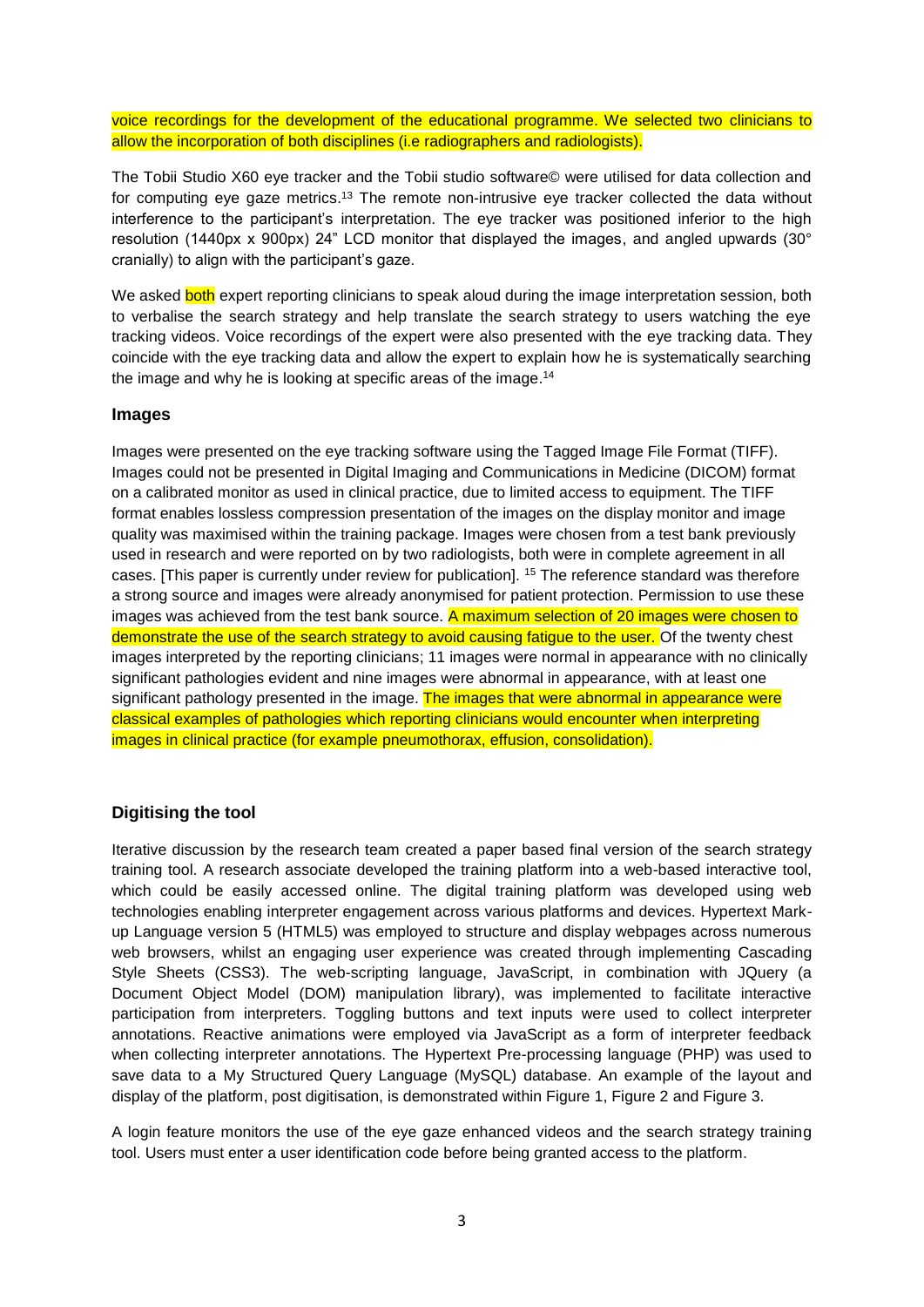## **Discussion:**

A digital training platform for use in chest image interpretation was created based on evidence within the literature, expert input and two search strategies<sup>11</sup> previously used in clinical practice (Personal communications Woznitza 2016). Images and diagrams, aiding translation of the platform content, were incorporated where possible. The images and diagrams feature colour and labels to ensure information is supplied clearly. The platform is structured to allow the chest image interpretation process to be clear, concise and methodical. A search strategy was incorporated within the tool to ensure users would devote attention to all aspects of a chest image. Given the lack of evidence based practice on use of a particular search strategy within image interpretation, it was important to investigate the use of a search strategy, with the possibility that it could be recommended as an evidence based approach for use by reporting clinicians. It was decided to implement expert eye tracking and voice recordings to explain the search strategy which is being used and to help explain how it is used during the interpretation process. Provision of clinical history with a chest radiographic image could prompt the reporting clinician to search the image in a particular method. No clinical history was provided with the images within the eye tracking videos to avoid interference with the search strategy incorporated within the training platform.

The digitisation of the training platform was completed for ease of use. As the platform is presented and used in digital format, it can be used easily within learning/clinical environments. Furthermore it can be reused as it avoids the use of CD/downloads etc. to watch the eye tracking videos.

A checklist, to allow ease of use of the training platform, was included within the search strategy training tool. Although checklist fatigue was suggested as a possible problem by Kramer<sup>6</sup> the implementation of this checklist whilst practicing and learning about chest image interpretation allows possible 'checklist fatigue' to be minimised. The participants will probably cease to use this online checklist once they have completed their initial image interpretation training and adopt their own strategies. This tool supplies them with a checklist and search strategy when initially developing their image interpretation skills. Where a bottom up approach is necessary on encountering previously unseen appearances or combinations of to develop a deductive reasoning approach to the final diagnostic opinion with differentials.

The training platform has the potential to be used for user's self-assessment and image interpretation learning support. The 'preliminary diagnosis' sections and the 'final diagnosis' section are recorded and stored within an excel database. This feature of the platform can be used retrospectively to pinpoint common user errors in their image interpretations or to record their performance as an assessment method. The presentation of the 'preliminary diagnosis' sections to the user when making their decision, prompts them to consider a differential diagnosis for each image. This element is similar to the image report generated by the decision support tool of Wang.<sup>7</sup>

#### **Conclusion:**

The original documents used to develop the training platform (the PowerPoint search strategy and the written checklist) were used in practice by reporting clinicians and complemented each other well to form a search strategy training tool. The PowerPoint presentation supplied a visual method of explaining the search strategy and the written checklist provided a structured set of questions to guide the user through the image.

The eye tracking videos help translate the search strategy and allow the use of a new and innovative technology to be used in an image interpretation learning platform. Many users will not be familiar with viewing eye gazes when learning about image interpretation, in which case this could pose an obstacle for their learning or alternatively represents an exciting new method of learning. Eye tracking videos are easy to comprehend and follow, aided by the voice recordings of the expert, which should reduce any issues users have when viewing and comprehending the eye tracking videos.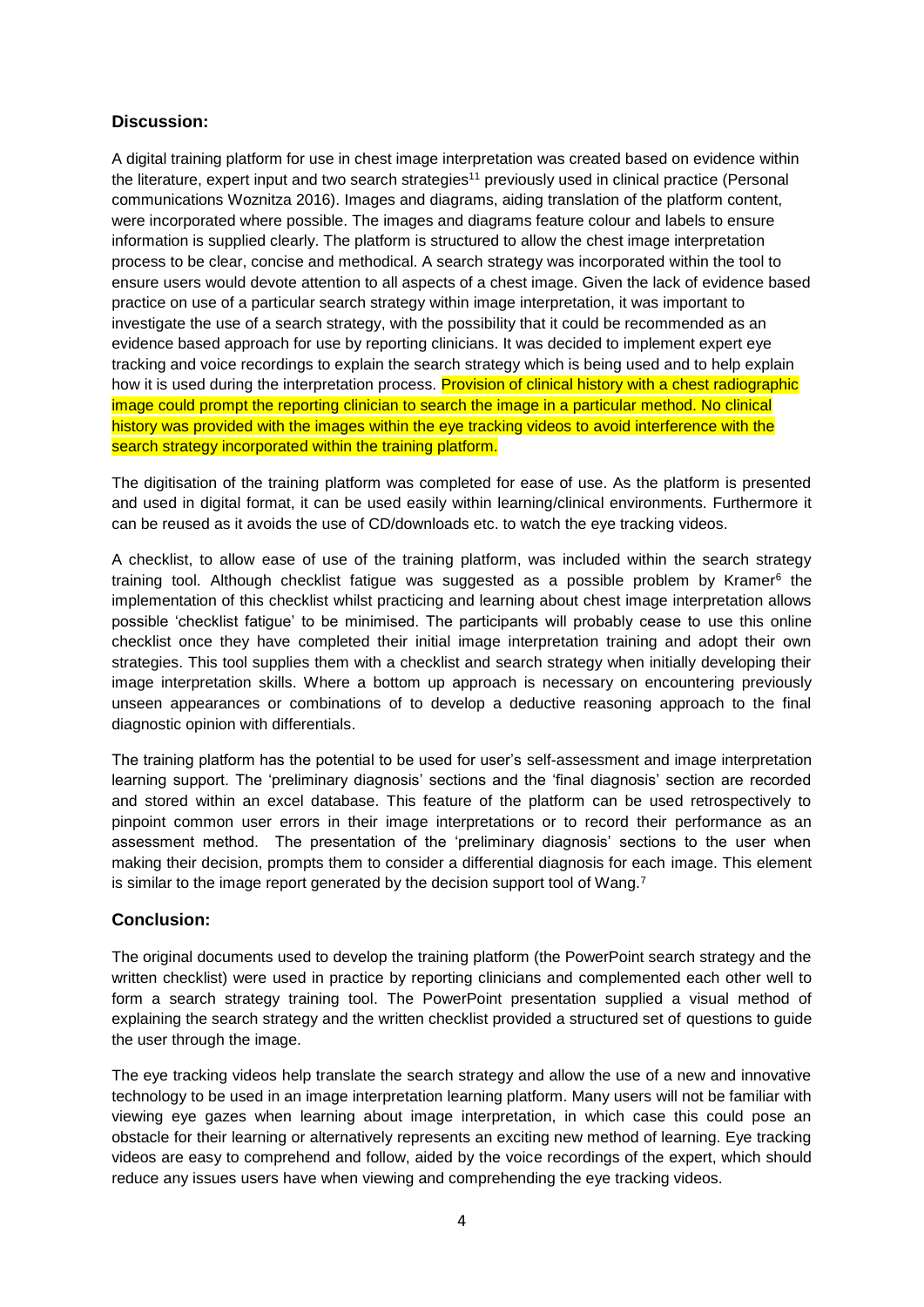Once an internet connection is opened the display of the platform is structured, with instructions of its use provided where necessary. A user login feature allows monitoring of the use of the platform and enables investigation into whether there is a relationship between its use and users image interpretation. The training platform for use in chest image interpretation learning has been designed, created and digitised by the research team and will be investigated for its use in chest image interpretation in further studies.

## **References**

1. McConnell J, Devaney C, Gordon M, Goodwin M, Strahan R, Baird M. The impact of a pilot education programme on Queensland radiographer abnormality description of adult appendicular musculo-skeletal trauma. Radiography, 2012;18(3), 184-190.

2. Schlorhaufer C, Behrends M, Diekhaus G, Keberle M, Weidemann J. Implementation of a webbased, interactive polytrauma tutorial in computed tomography for radiology residents: How we do it. European Journal of Radiology, 2012;81(12), 3942-3946.

3. Williams I.J. Appendicular skeleton: ABCs Image Interpretation Search strategy. The South African Radiographer, 2013;51(2), 9-14.

4. Health Education England (The Society and College of Radiographers) Interpretation of Radiological Images [eLearning for Healthcare], [online]. Available at: [http://www.e](http://www.e-lfh.org.uk/programmes/image-interpretation/)[lfh.org.uk/programmes/image-interpretation/](http://www.e-lfh.org.uk/programmes/image-interpretation/) 2010 [Accessed 27th July 2016].

5. The Royal College of Radiologists. Standards for the Reporting and Interpretation of Imaging Investigations [Clinical Radiology], [online]. Available at: [https://www.rcr.ac.uk/publication/standards](https://www.rcr.ac.uk/publication/standards-reporting-and-interpretation-imaging-investigations)[reporting-and-interpretation-imaging-investigations](https://www.rcr.ac.uk/publication/standards-reporting-and-interpretation-imaging-investigations) 2011 [Accessed 14th April 2016].

6. Kramer H.S, Drews F.A. Checking the lists: A systematic review of electronic checklist use in health care. Journal of Biomedical Informatics 2016.

7. Wang K.C, Jeanmenne A, Weber G.M, Thawait S, Carrino J.A. An online evidence-based decision support system for distinguishing benign from malignant vertebral compression fractures by magnetic resonance imaging feature analysis. Journal of Digital Imaging, 2011;24(3), 507-515.

8. Donovan T, Manning D.J, Crawford T. Performance changes in lung nodule detection following perceptual feedback of eye movements. Medical Imaging, 2008;691703-691703-9.

9. Litchfield D, Ball L.J, Donovan T, Manning D.J, Crawford, T. Viewing another person's eye movements improves identification of pulmonary nodules in chest x-ray inspection. Journal of Experimental Psychology: Applied, 2010;16(3), 251-262.

10. Kundel H.L, Nodine C.F, Krupinski E.A. Computer-displayed eye position as a visual aid to pulmonary nodule interpretation. Investigative Radiology, 1990;25(8), 890-896.

11. Hughes H., Hughes K. and Hamill, R. A study to evaluate the introduction of a pattern recognition technique for chest radiographs by radiographers. *Radiography,* 1996; 2(4), 263-288.